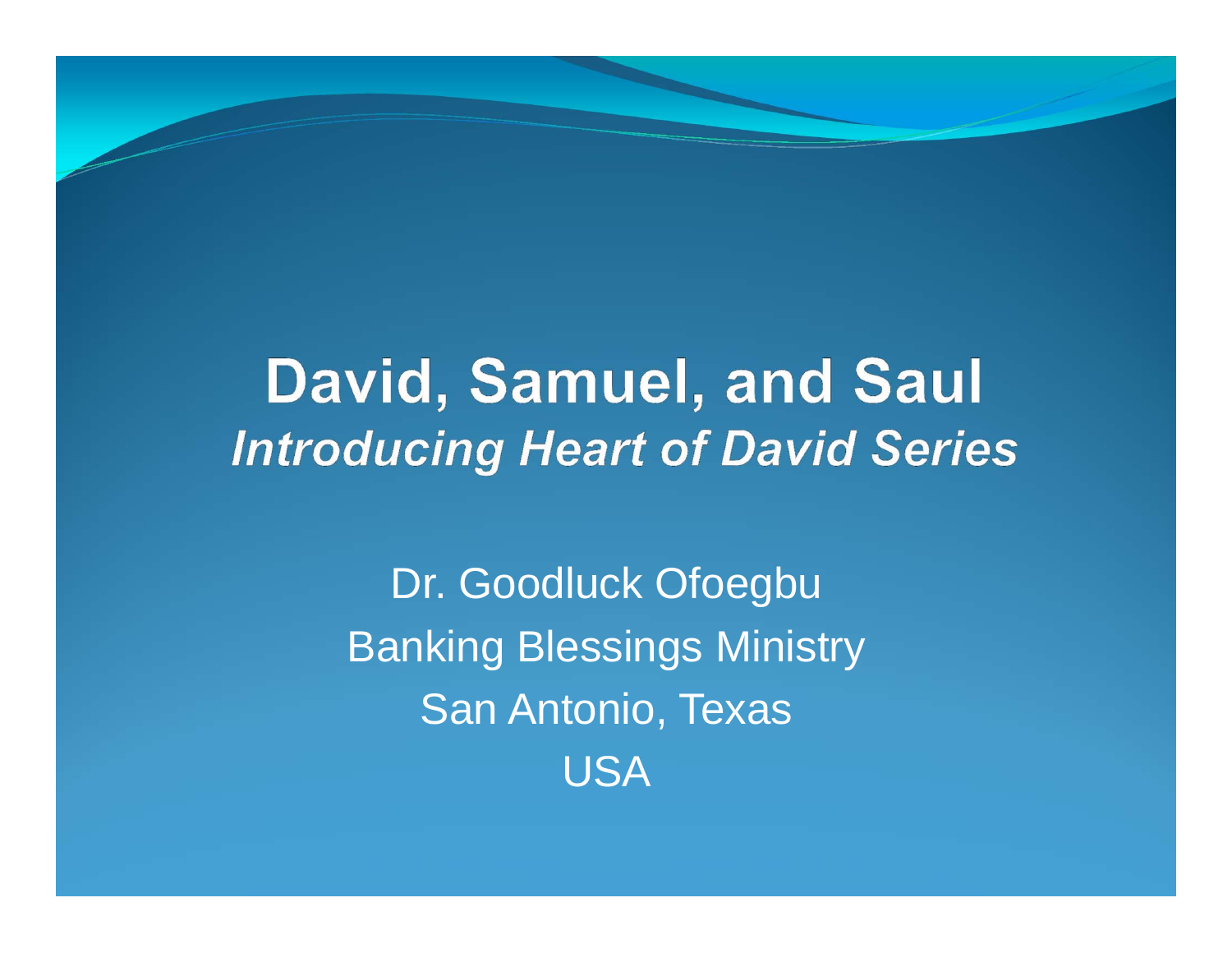### What We Will Learn

- 1st king of Israel, Saul, lost favor with God
- God rejected him as king over Israel
- God selected David to be king because he has the "right heart"
- Start of a bible study series to ask "What did God see in the heart of David?"
- 1 Samuel 15 and 16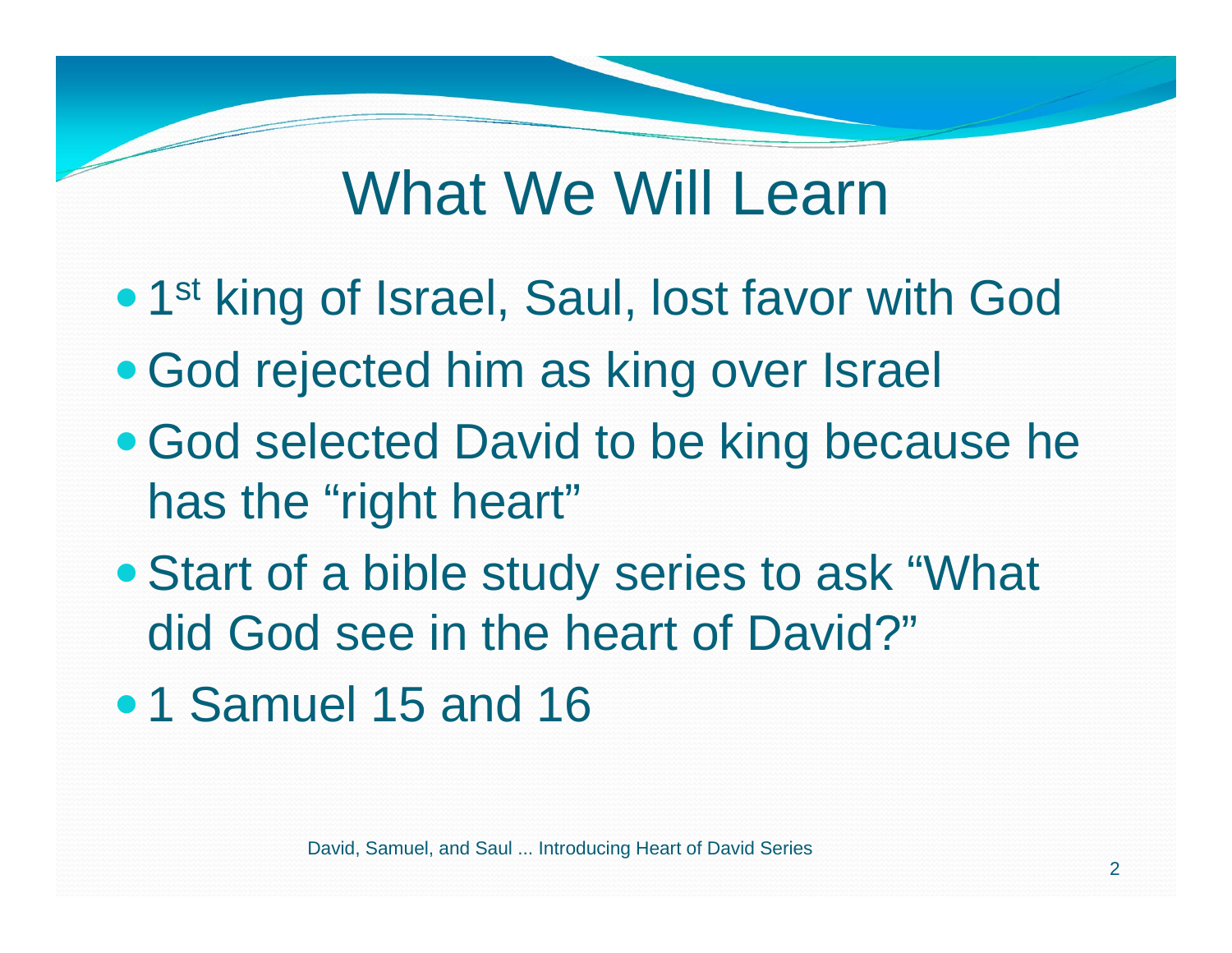## Saul Modifies Mission

- God instructed Saul to destroy Amalekites
	- God wants to punish Amalekites
	- Kill everybody and farm animal
- Saul attacked and destroyed Amalekites
	- Took Agag the king alive
	- Took best livestock alive
	- Destroyed despised and weak livestock
- 1 Samuel 15:1-9

David, Samuel, and Saul ... Introducing Heart of David Series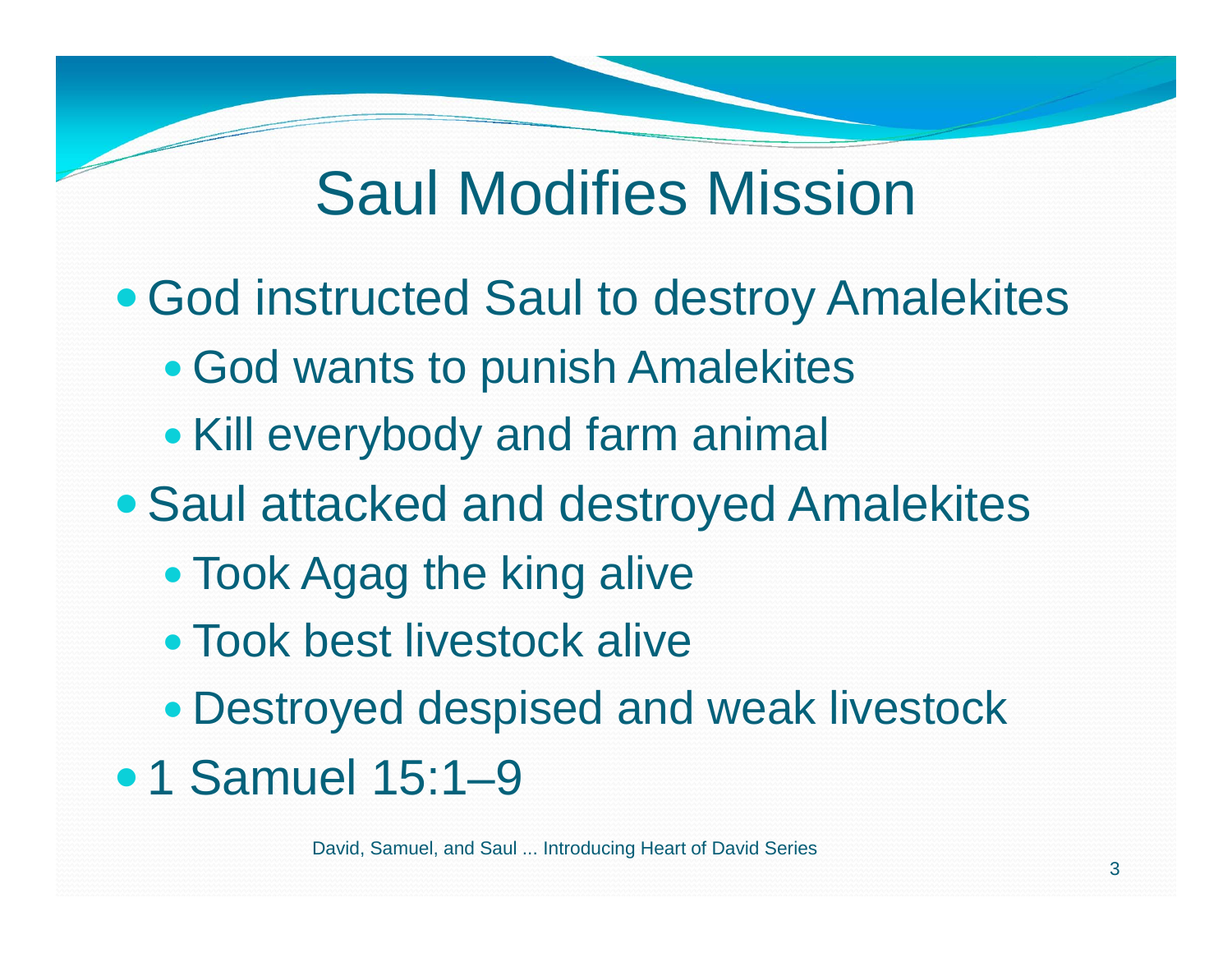1 Samuel said to Saul, "I am the one the LORD sent to anoint you king over his people Israel; so listen now to the message from the LORD.

2 This is what the LORD Almighty says: 'I will punish the Amalekites for what they did to Israel when they waylaid them as they came up from Egypt.

3 Now go, attack the Amalekites and totally destroy everything that belongs to them. Do not spare them; put to death men and women, children and infants, cattle and sheep, camels and donkeys.' "

4 So Saul summoned the men and mustered them at Telaim—two hundred thousand foot soldiers and ten thousand men from Judah.

5 Saul went to the city of Amalek and set an ambush in the ravine.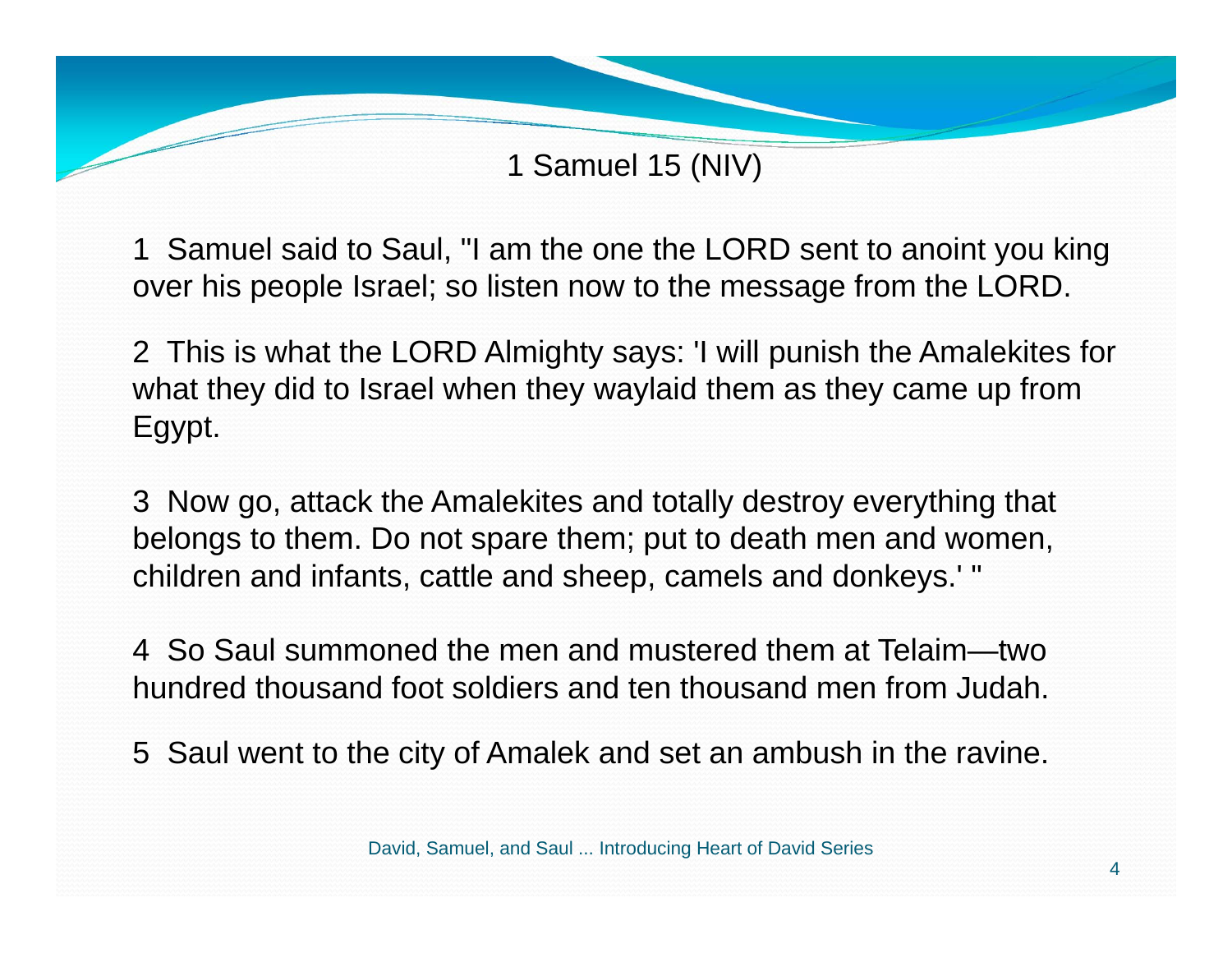6 Then he said to the Kenites, "Go away, leave the Amalekites so that I do not destroy you along with them; for you showed kindness to all the Israelites when they came up out of Egypt." So the Kenites moved away from the Amalekites.

7 Then Saul attacked the Amalekites all the way from Havilah to Shur, to the east of Egypt.

8 He took Agag king of the Amalekites alive, and all his people he totally destroyed with the sword.

9 But Saul and the army spared Agag and the best of the sheep and cattle, the fat calves and lambs—everything that was good. These they were unwilling to destroy completely, but everything that was despised and weak they totally destroyed.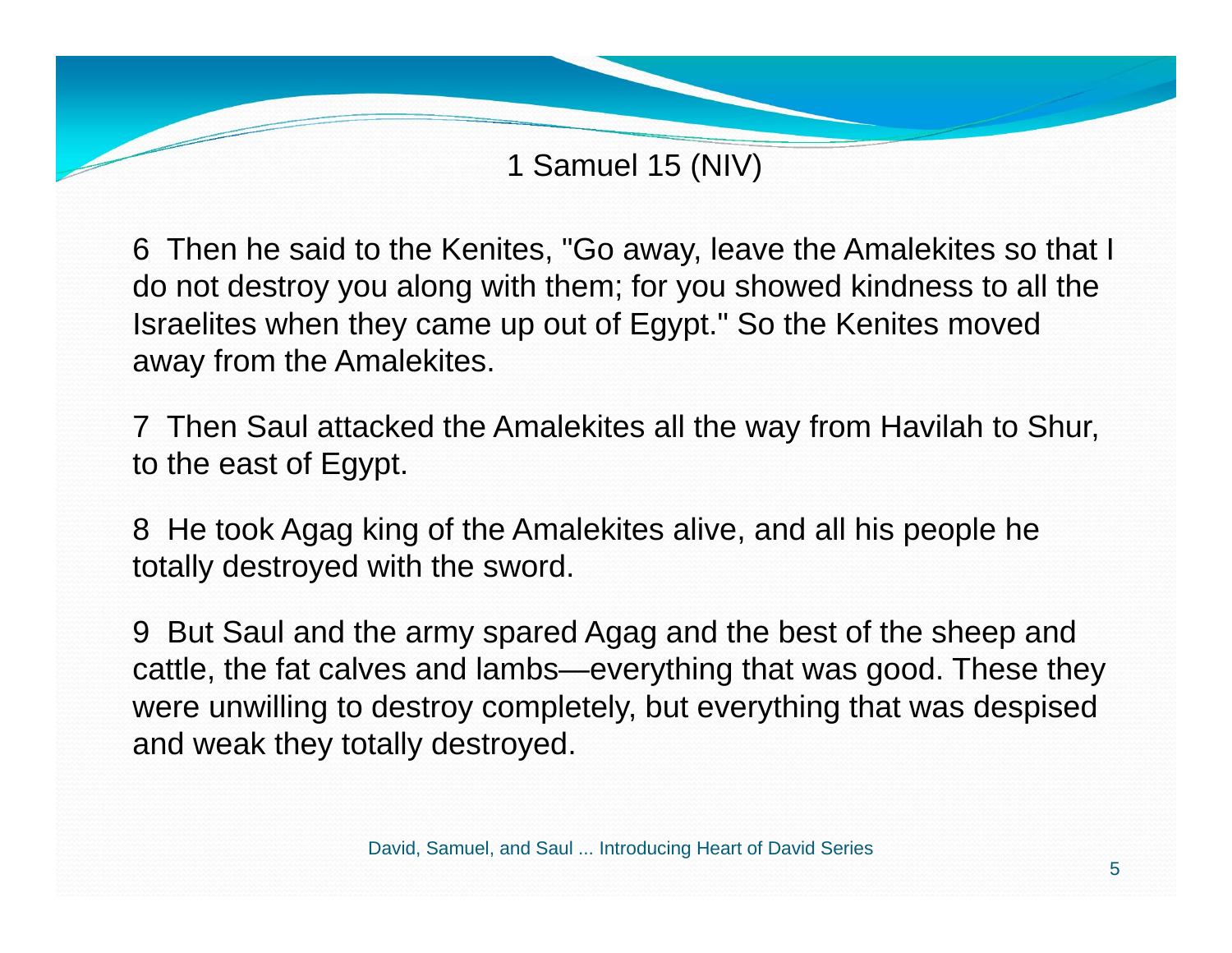# Saul's Attempt to Justify His Actions to Samuel

- The soldiers brought the animals and selected the best to sacrifice to the Lord
- We totally destroyed the rest
- I went on the mission God assigned me
- I was afraid of the people
- I gave in to them
- 1 Samuel 15:10–11, 13–21, and 24–25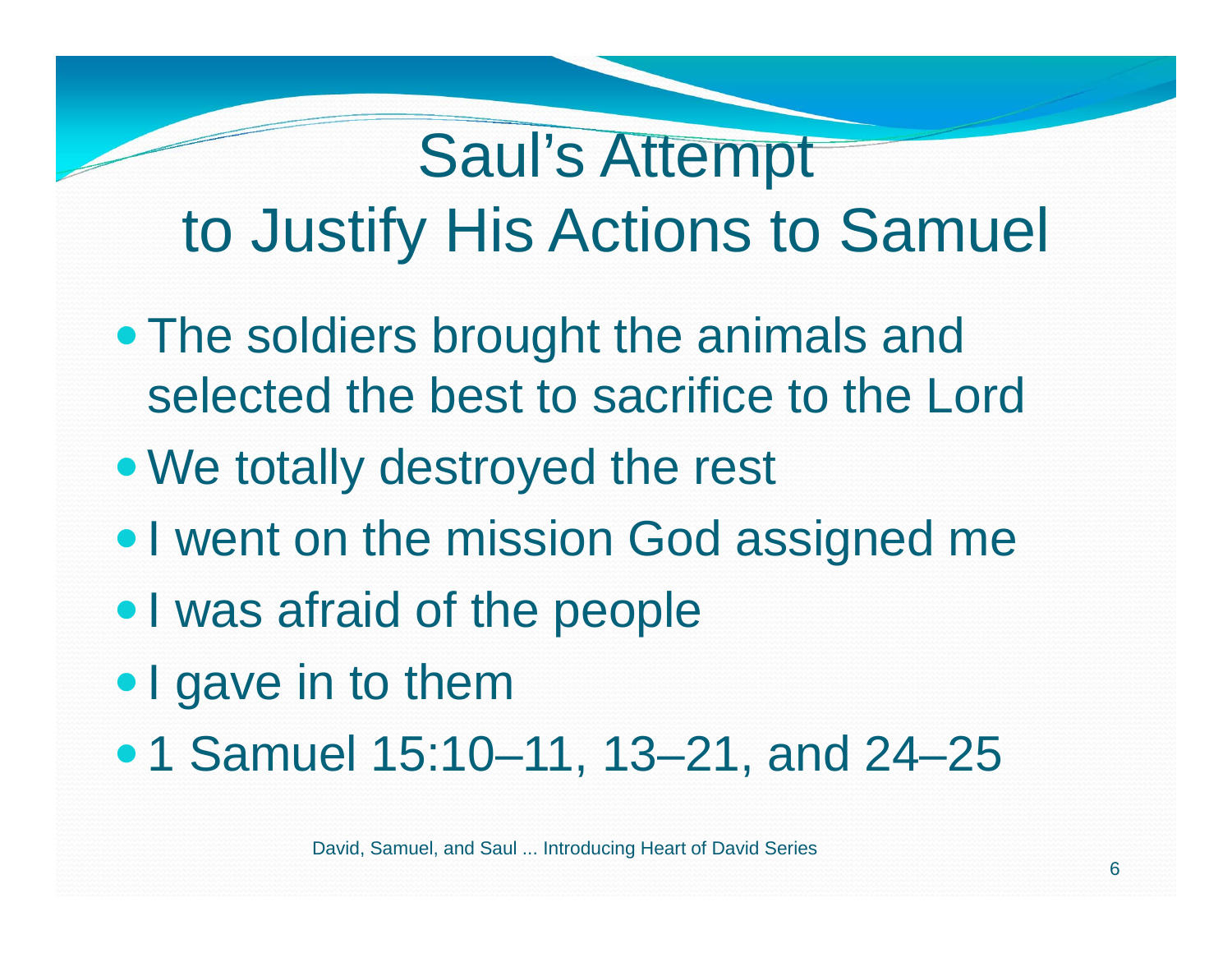

10 Then the word of the LORD came to Samuel:

11 "I am grieved that I have made Saul king, because he has turned away from me and has not carried out my instructions." Samuel was troubled, and he cried out to the LORD all that night.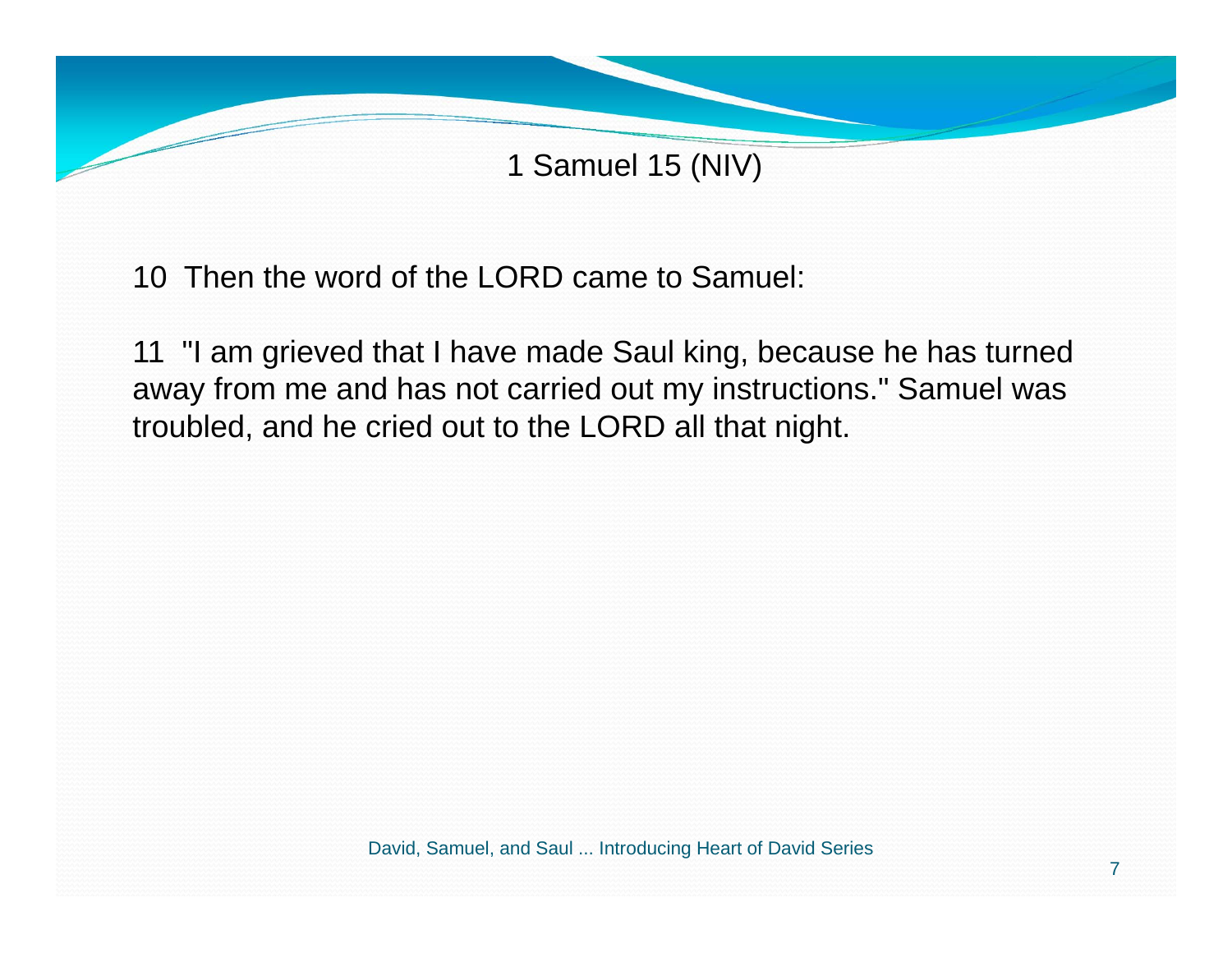13 When Samuel reached him, Saul said, "The LORD bless you! I have carried out the LORD's instructions."

14 But Samuel said, "What then is this bleating of sheep in my ears? What is this lowing of cattle that I hear?"

15 Saul answered, "The soldiers brought them from the Amalekites; they spared the best of the sheep and cattle to sacrifice to the LORD your God, but we totally destroyed the rest."

16 "Stop!" Samuel said to Saul. "Let me tell you what the LORD said to me last night." "Tell me," Saul replied.

17 Samuel said, "Although you were once small in your own eyes, did you not become the head of the tribes of Israel? The LORD anointed you king over Israel.

David, Samuel, and Saul ... Introducing Heart of David Series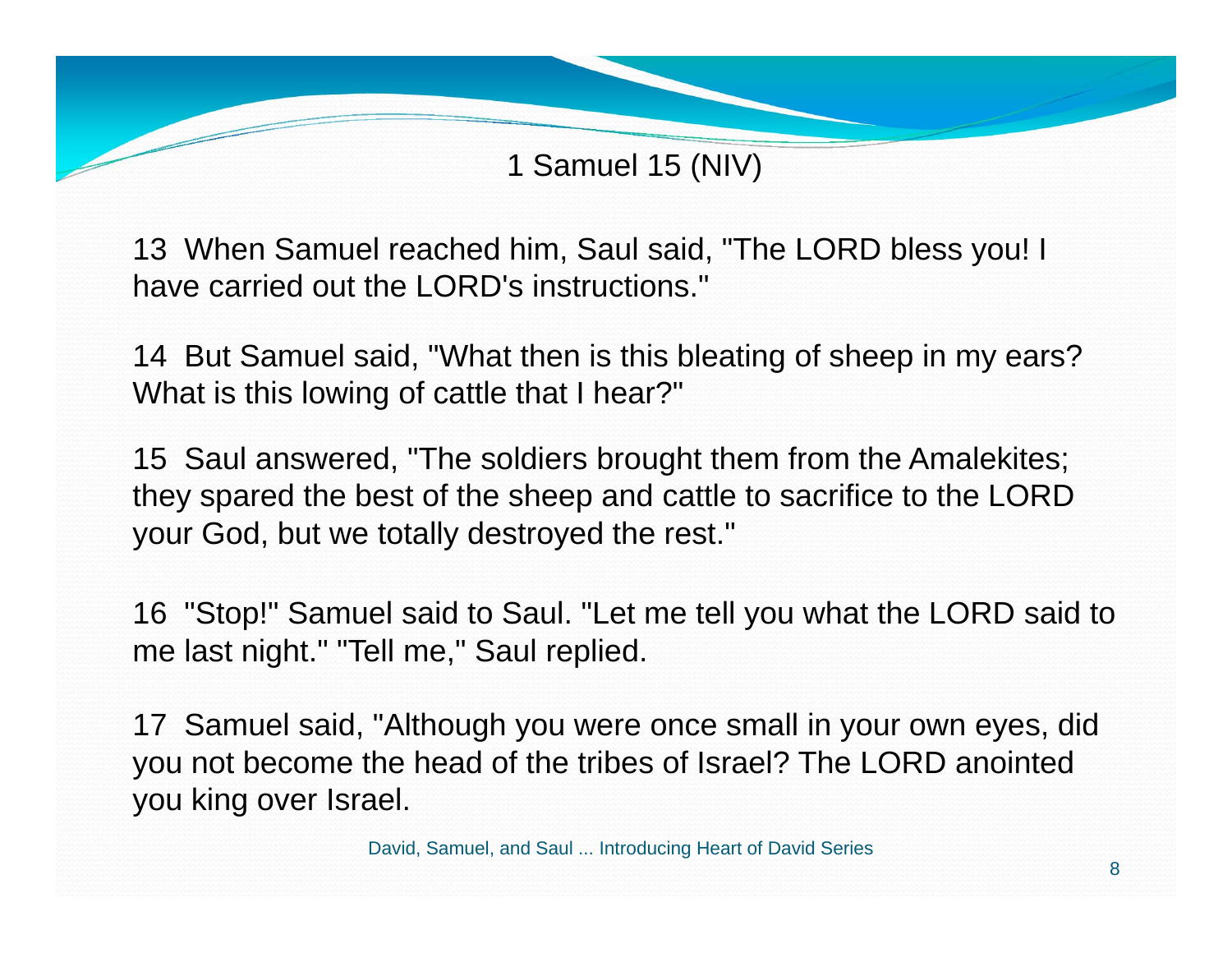18 And he sent you on a mission, saying, 'Go and completely destroy those wicked people, the Amalekites; make war on them until you have wiped them out.'

19 Why did you not obey the LORD? Why did you pounce on the plunder and do evil in the eyes of the LORD?"

20 "But I did obey the LORD," Saul said. "I went on the mission the LORD assigned me. I completely destroyed the Amalekites and brought back Agag their king.

21 The soldiers took sheep and cattle from the plunder, the best of what was devoted to God, in order to sacrifice them to the LORD your God at Gilgal."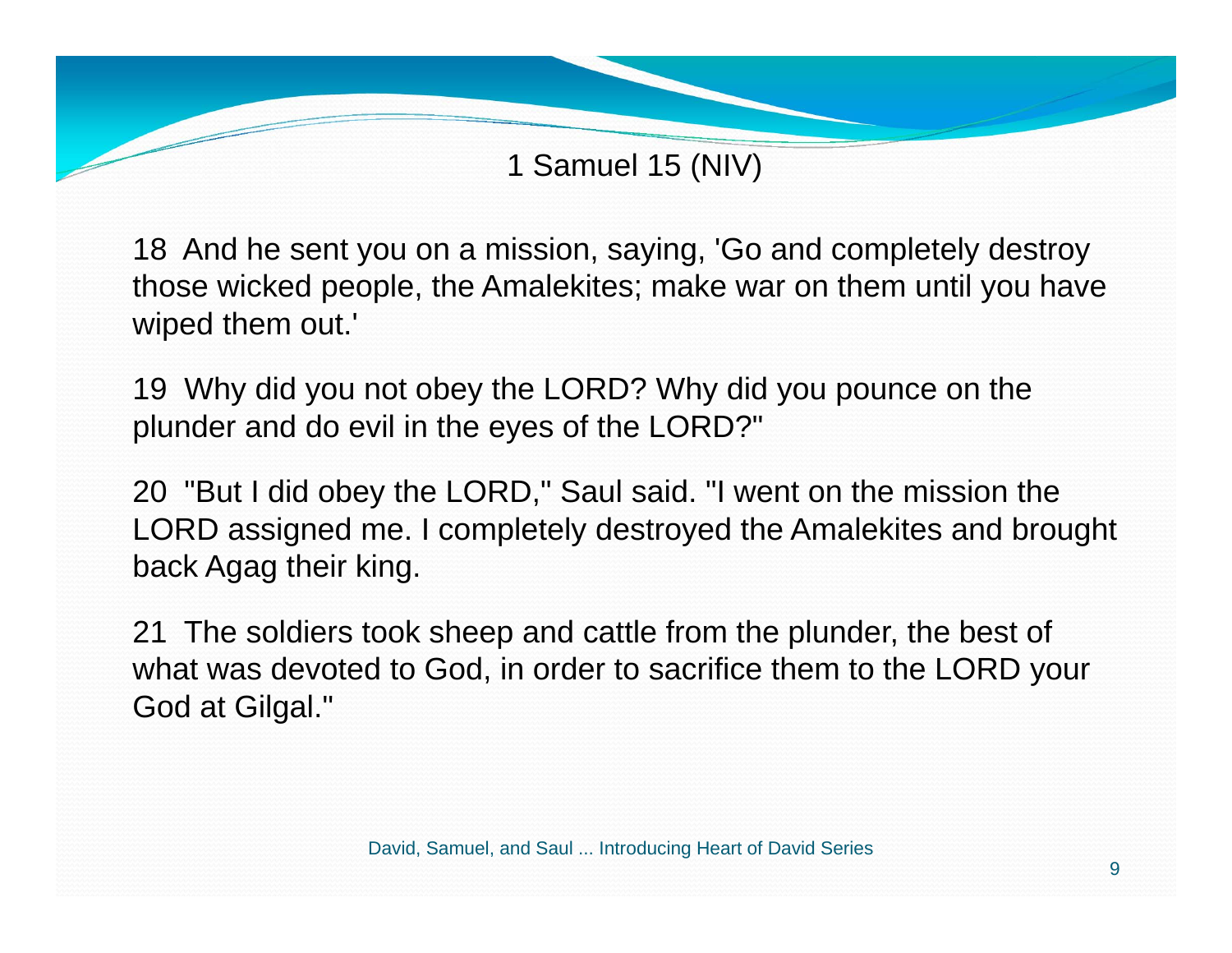

24 Then Saul said to Samuel, "I have sinned. I violated the LORD's command and your instructions. I was afraid of the people and so I gave in to them.

25 Now I beg you, forgive my sin and come back with me, so that I may worship the LORD."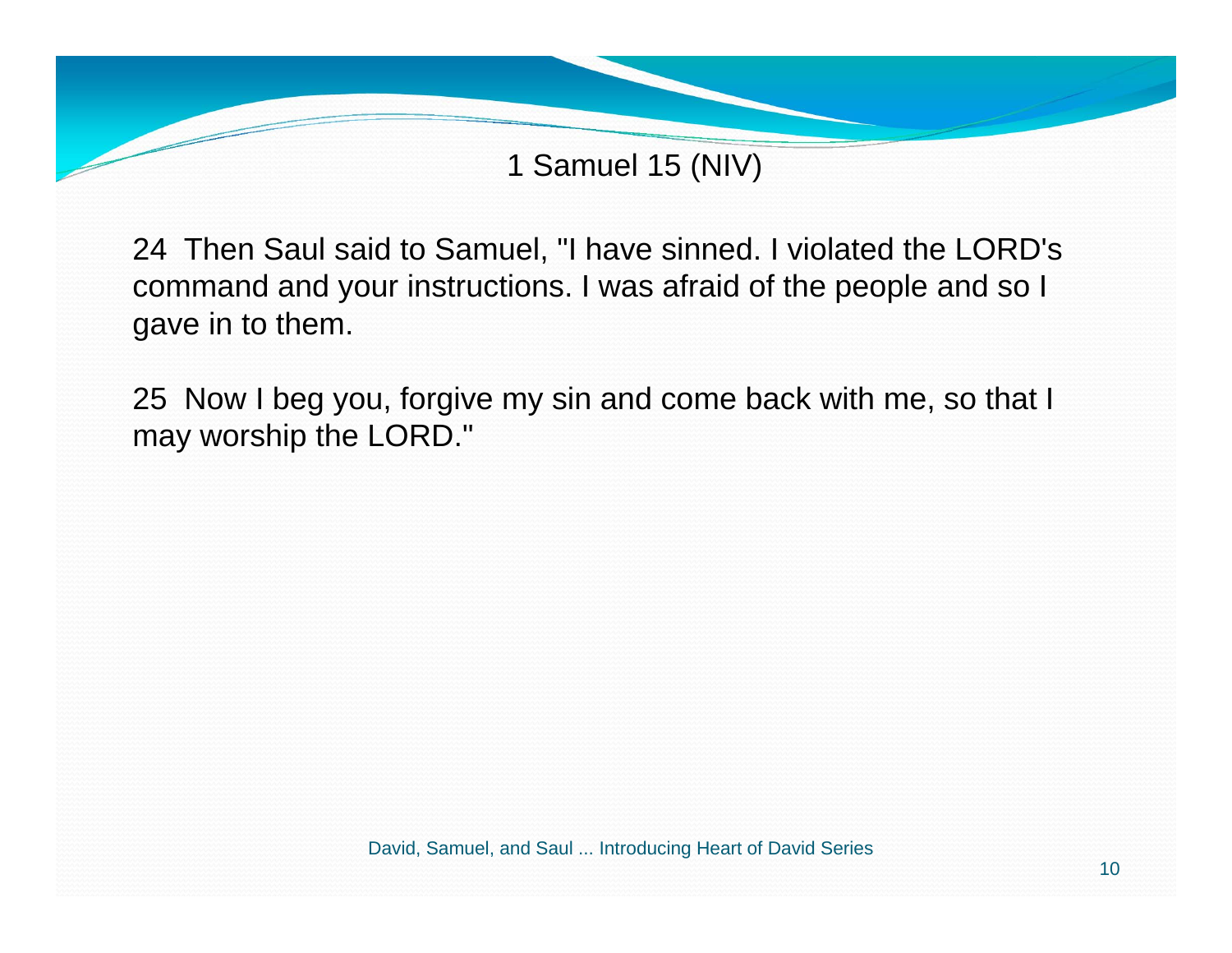## Saul Turned Away from God

- He became arrogant
- Sought honor for himself
- Focused on impressing people instead of worshipping God from his heart
	- Told Samuel he performed God's instruction
	- Asked Samuel to honor him
	- Said he acted to impress his people
- "Took the liberty" to modify God's mission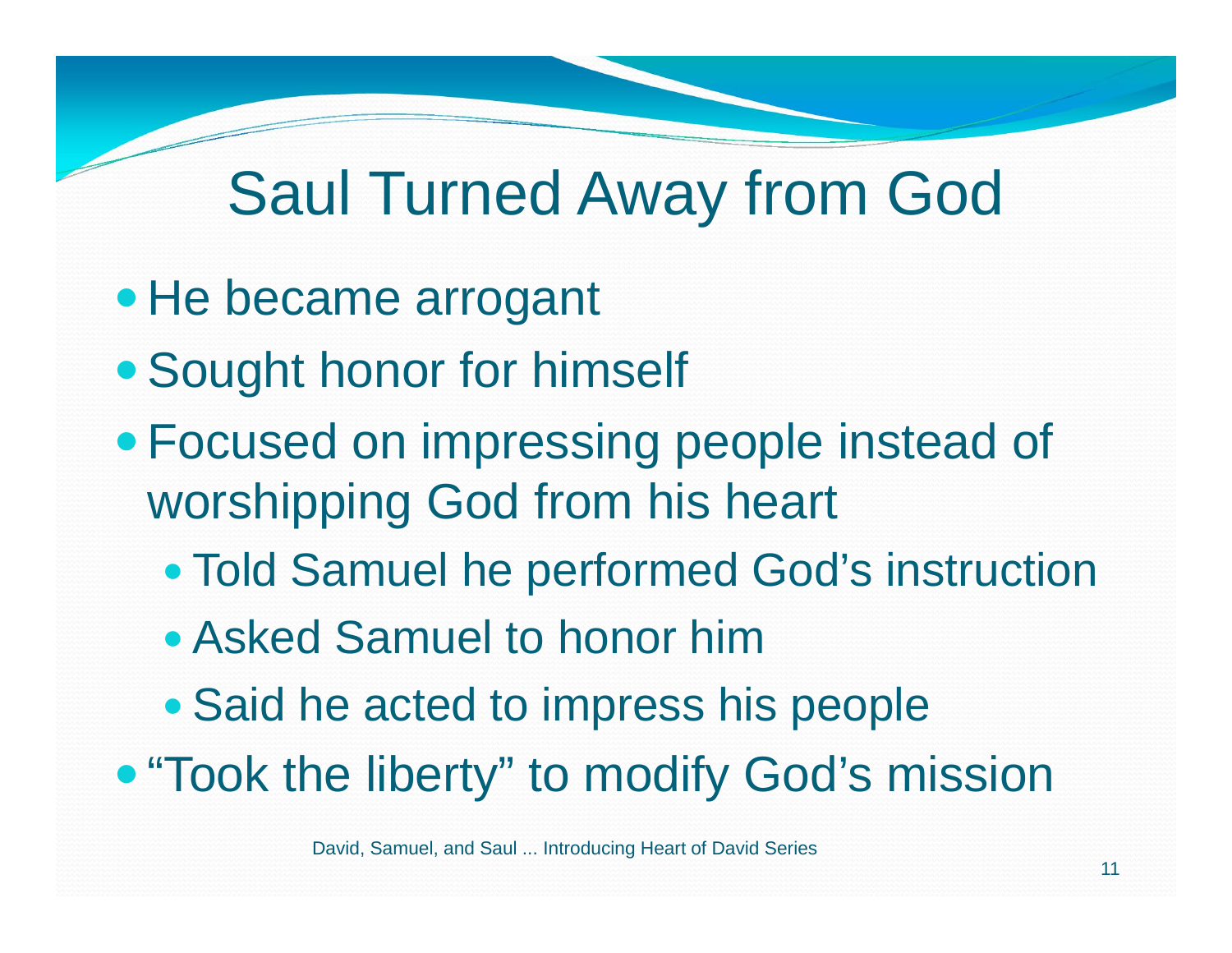#### Samuel Rebukes Saul

- Does the Lord delight in offerings and sacrifices as much as in obeying His word?
- To obey is better than sacrifice
- Rebellion is like sin of divination
- Arrogance is like evil of idolatry
- You have rejected the word of the Lord
- He has rejected you as king over Israel
- 1 Samuel 15: 22-23

David, Samuel, and Saul ... Introducing Heart of David Series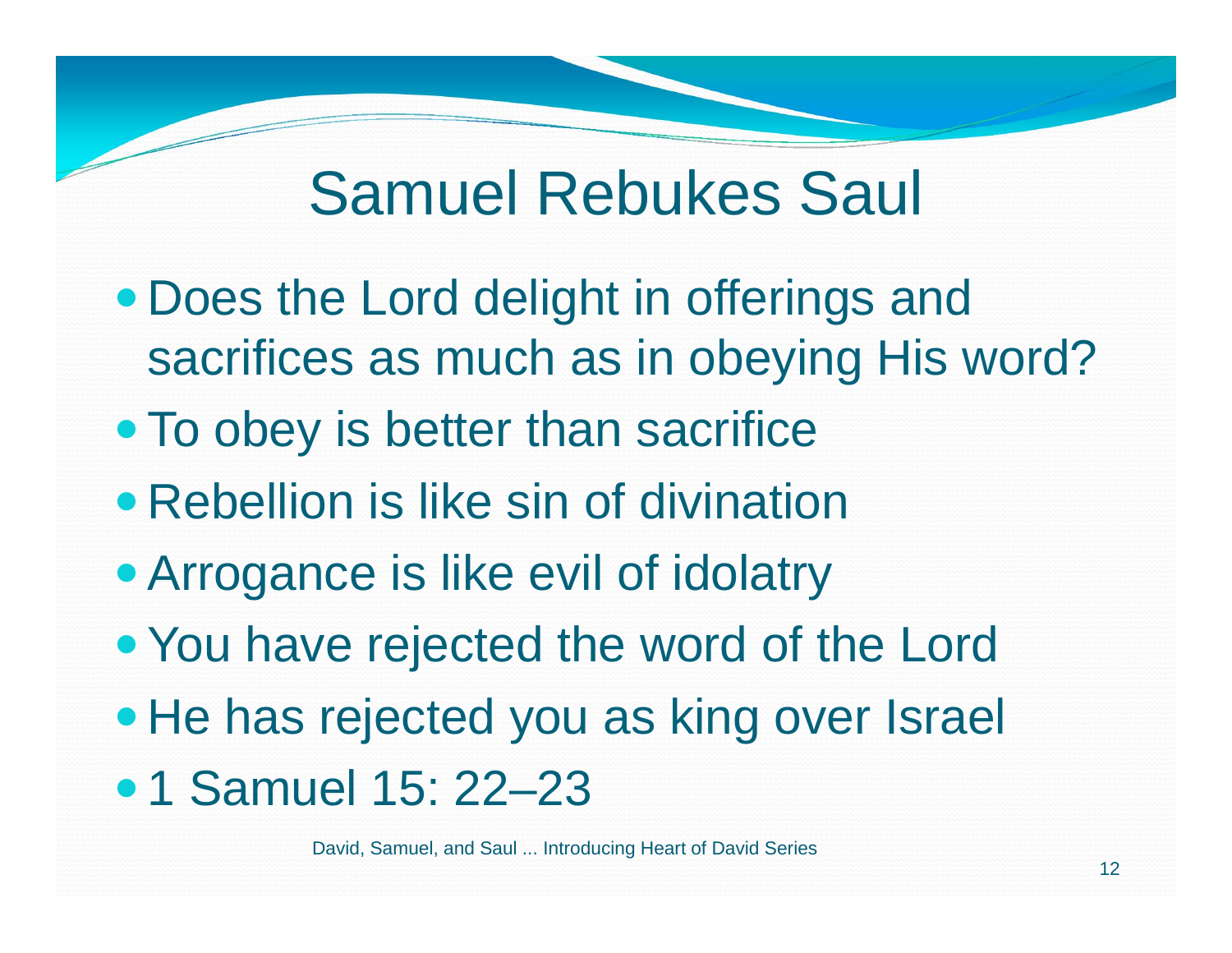

22 But Samuel replied: "Does the LORD delight in burnt offerings and sacrifices as much as in obeying the voice of the LORD? To obey is better than sacrifice, and to heed is better than the fat of rams.

23 For rebellion is like the sin of divination, and arrogance like the evil of idolatry. Because you have rejected the word of the LORD, he has rejected you as king."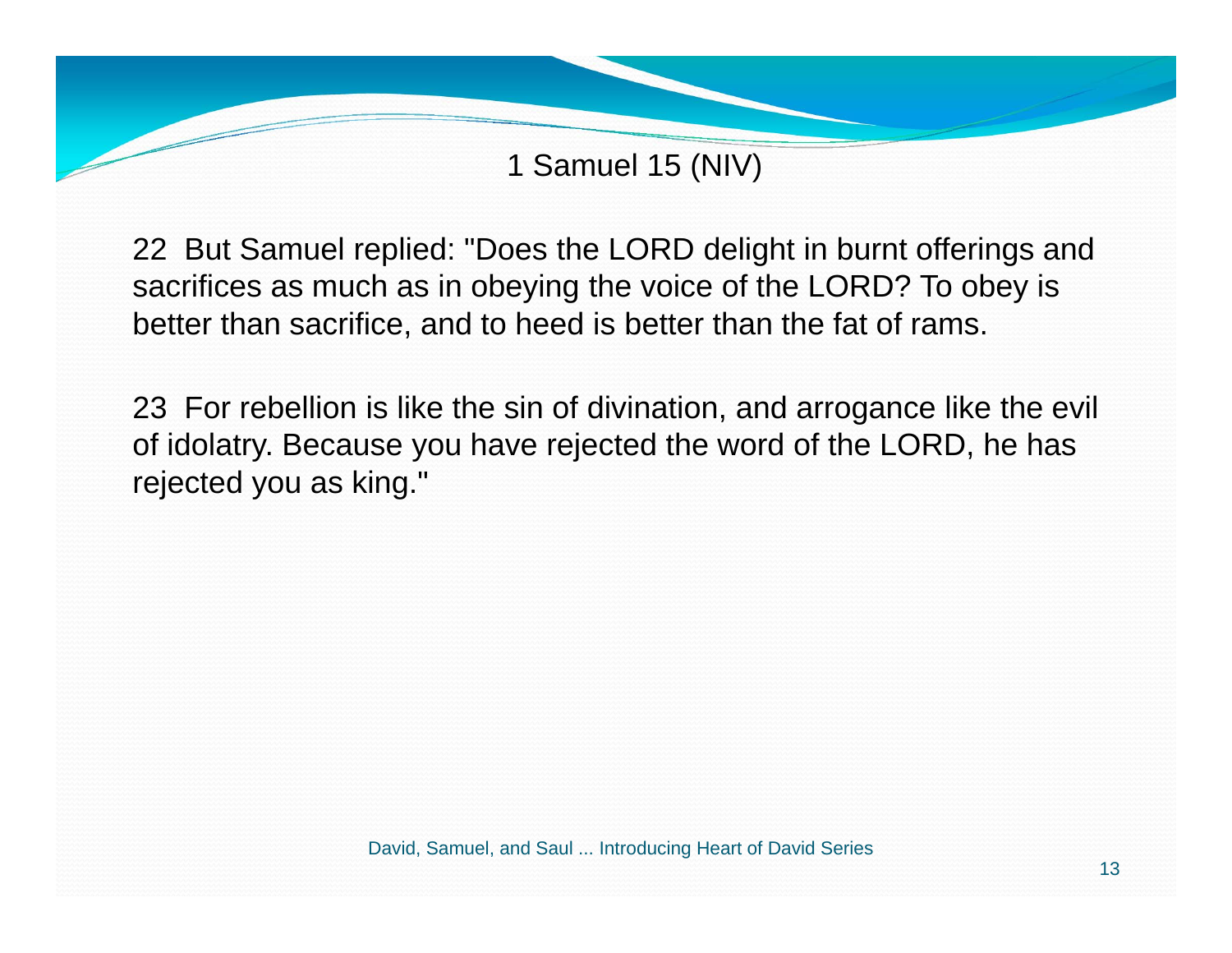## God Sends Samuel to Anoint a New King for Israel

- God tells Samuel to go to Jesse and anoint one of his sons to be king
- God tells Samuel to hide the anointing under cover of sacrifice
- Samuel invited Jesse to the sacrifice
- 1 Samuel 16: 1-5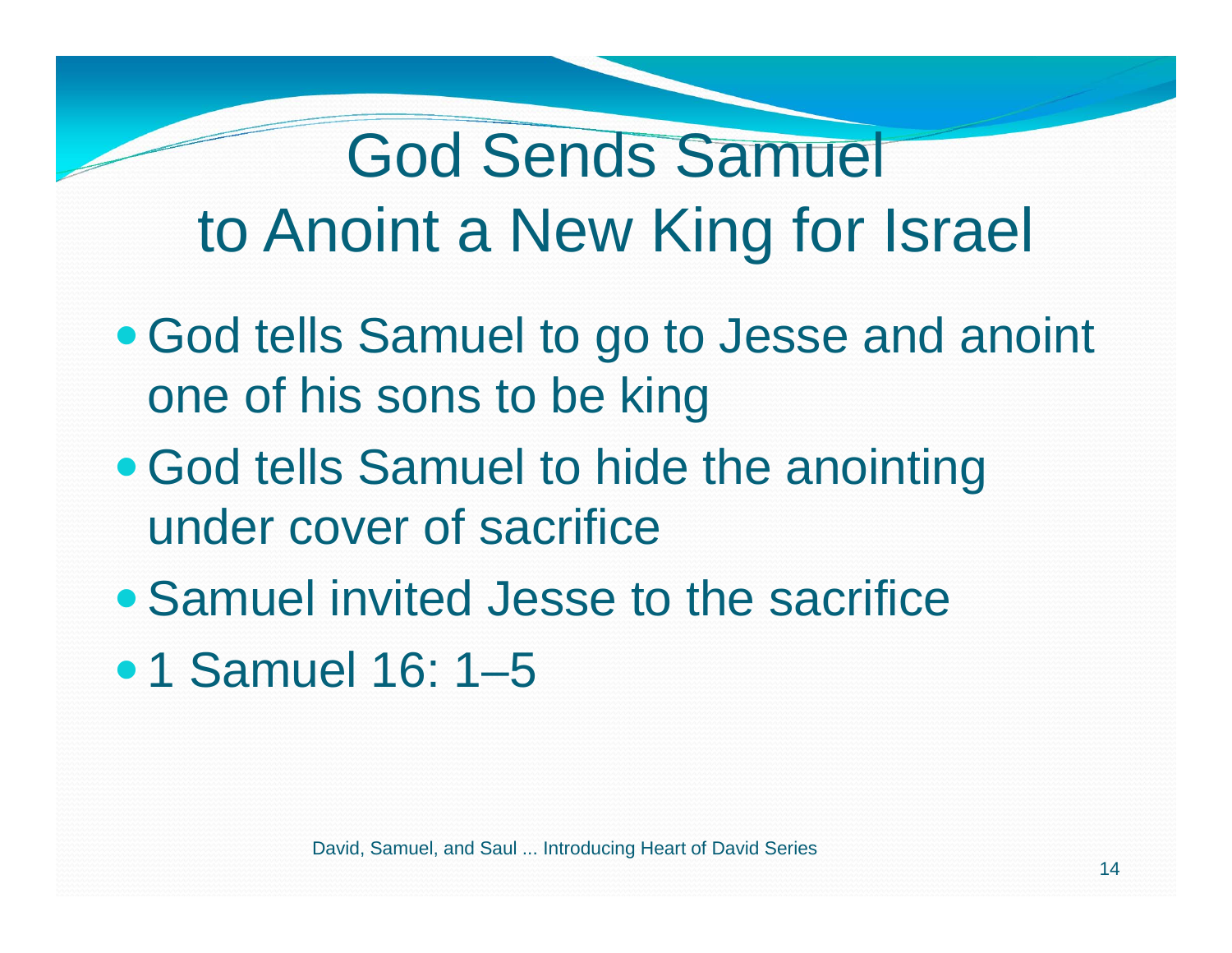1 The LORD said to Samuel, "How long will you mourn for Saul, since I have rejected him as king over Israel? Fill your horn with oil and be on your way; I am sending you to Jesse of Bethlehem. I have chosen one of his sons to be king."

2 But Samuel said, "How can I go? Saul will hear about it and kill me." The LORD said, "Take a heifer with you and say, 'I have come to sacrifice to the LORD.'

3 Invite Jesse to the sacrifice, and I will show you what to do. You are to anoint for me the one I indicate."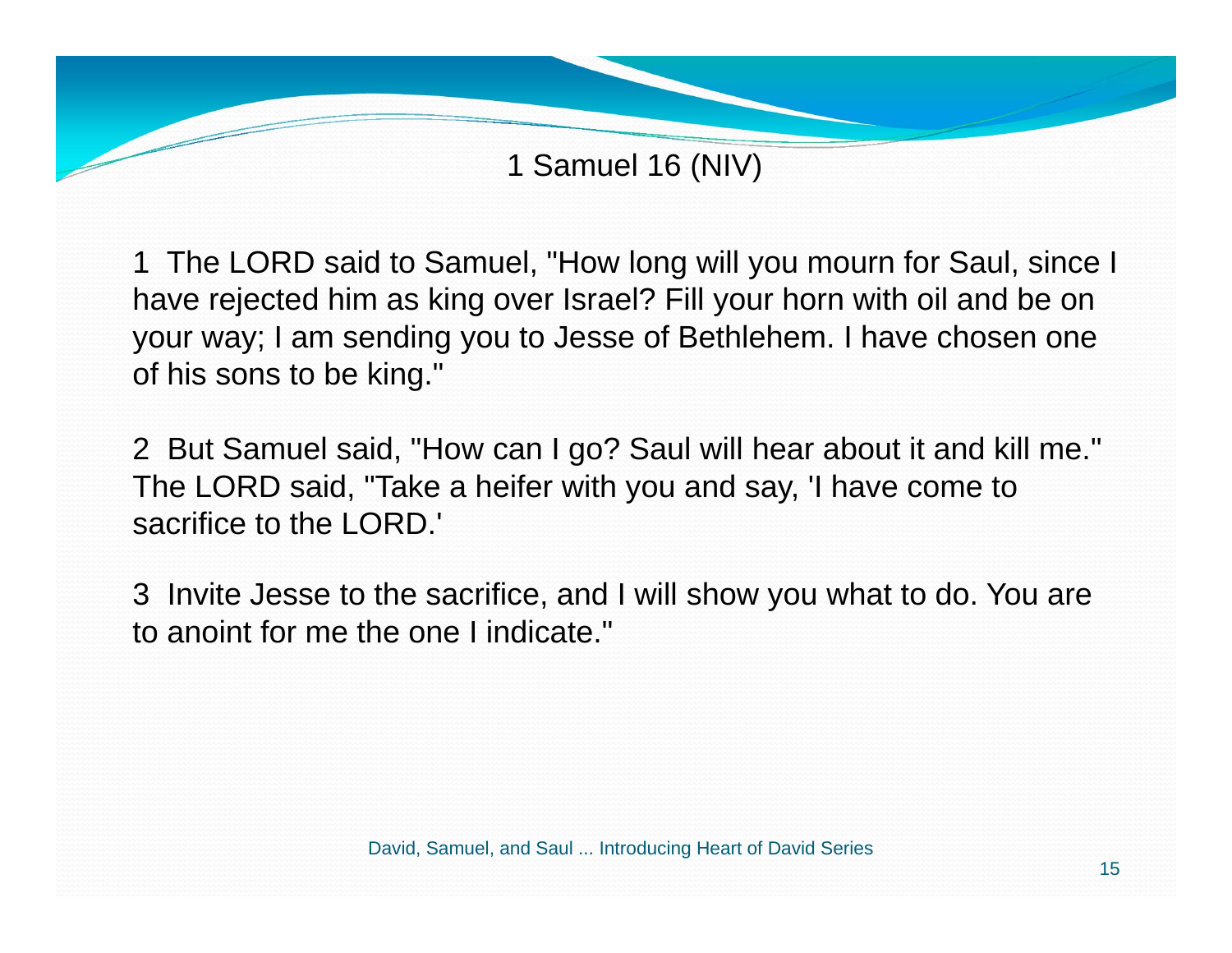

4 Samuel did what the LORD said. When he arrived at Bethlehem, the elders of the town trembled when they met him. They asked, "Do you come in peace?"

5 Samuel replied, "Yes, in peace; I have come to sacrifice to the LORD. Consecrate yourselves and come to the sacrifice with me." Then he consecrated Jesse and his sons and invited them to the sacrifice.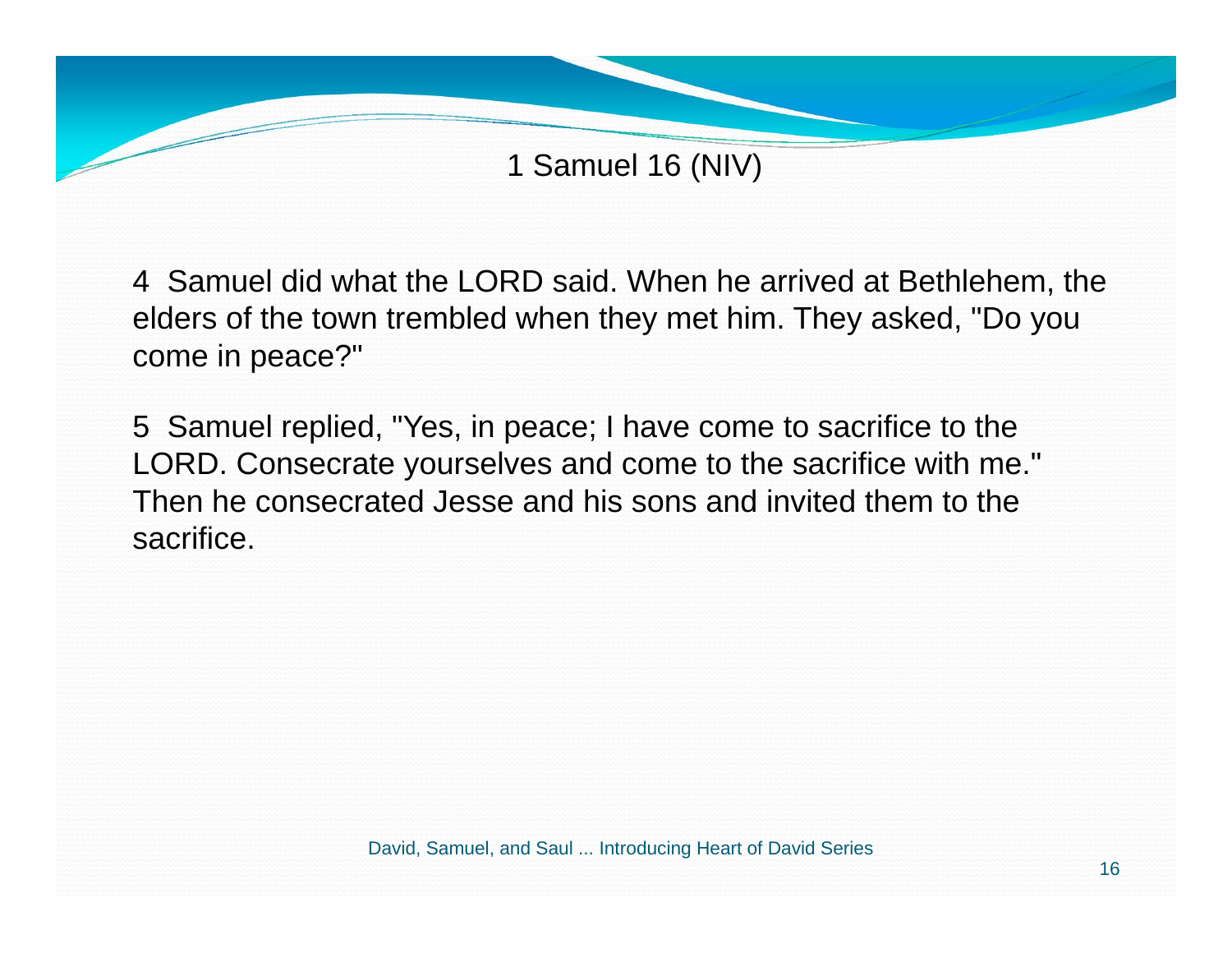# God Selects David to be King over Israel

- Motivating passage for "Heart of David" bible study series
- Man looks at the outward appearance but God looks at the heart
- What did God see in the "heart of David?"
- 1 Samuel 16: 6-13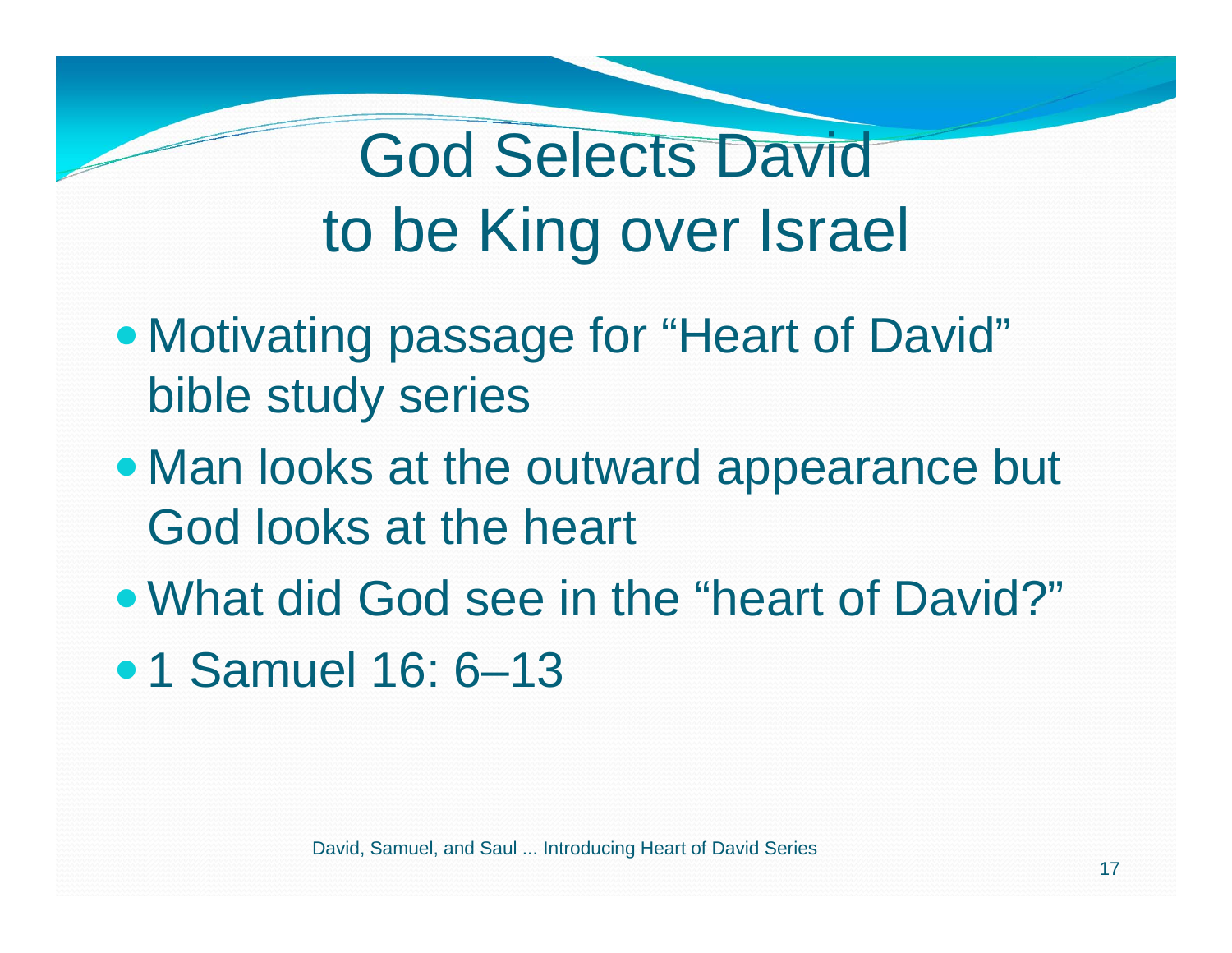6 When they arrived, Samuel saw Eliab and thought, "Surely the LORD's anointed stands here before the LORD."

7 But the LORD said to Samuel, "Do not consider his appearance or his height, for I have rejected him. The LORD does not look at the things man looks at. Man looks at the outward appearance, but the LORD looks at the heart."

8 Then Jesse called Abinadab and had him pass in front of Samuel. But Samuel said, "The LORD has not chosen this one either."

9 Jesse then had Shammah pass by, but Samuel said, "Nor has the LORD chosen this one."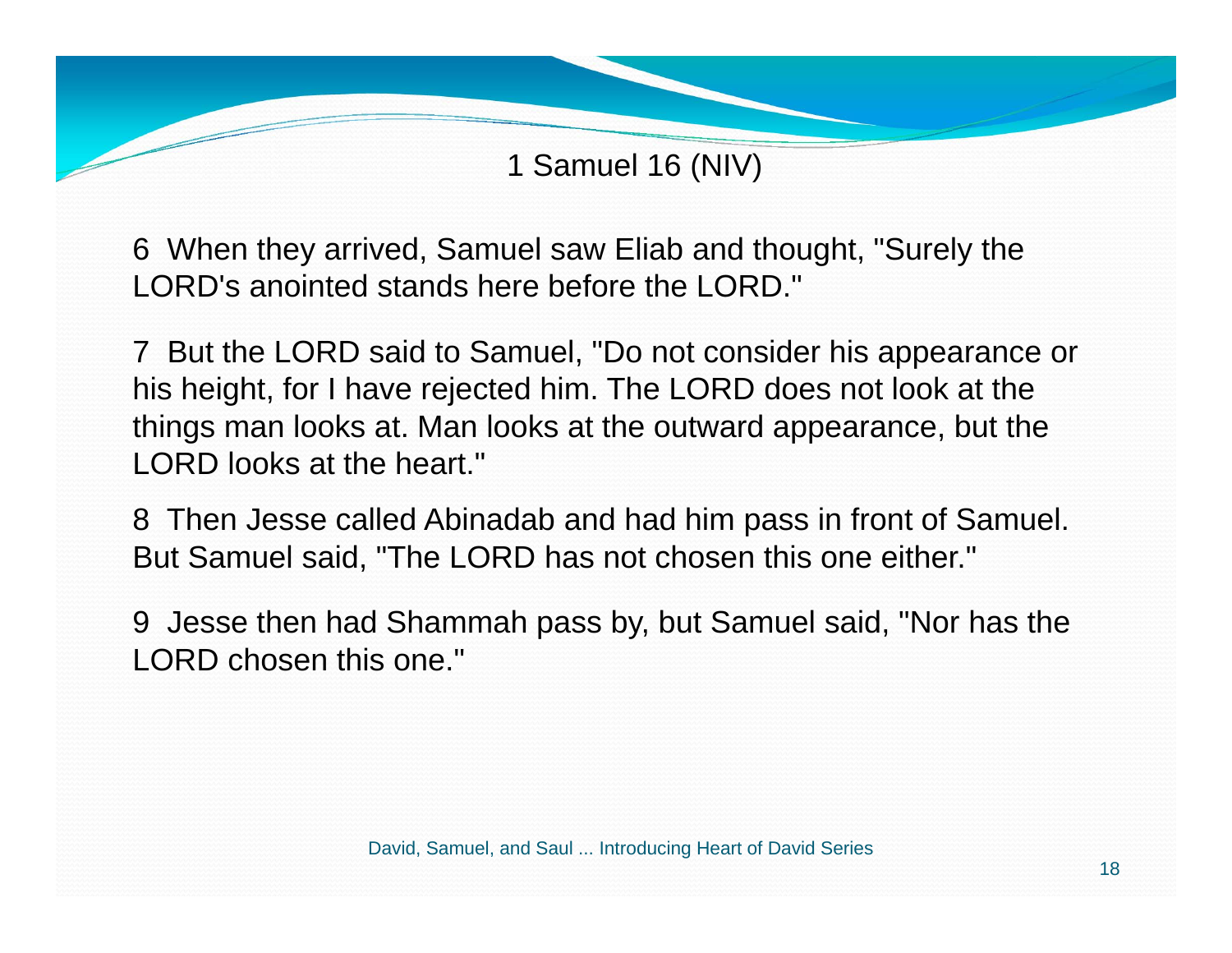10 Jesse had seven of his sons pass before Samuel, but Samuel said to him, "The LORD has not chosen these."

11 So he asked Jesse, "Are these all the sons you have?" "There is still the youngest," Jesse answered, "but he is tending the sheep." Samuel said, "Send for him; we will not sit down until he arrives."

12 So he sent and had him brought in. He was ruddy, with a fine appearance and handsome features. Then the LORD said, "Rise and anoint him; he is the one."

13 So Samuel took the horn of oil and anointed him in the presence of his brothers, and from that day on the Spirit of the LORD came upon David in power. Samuel then went to Ramah.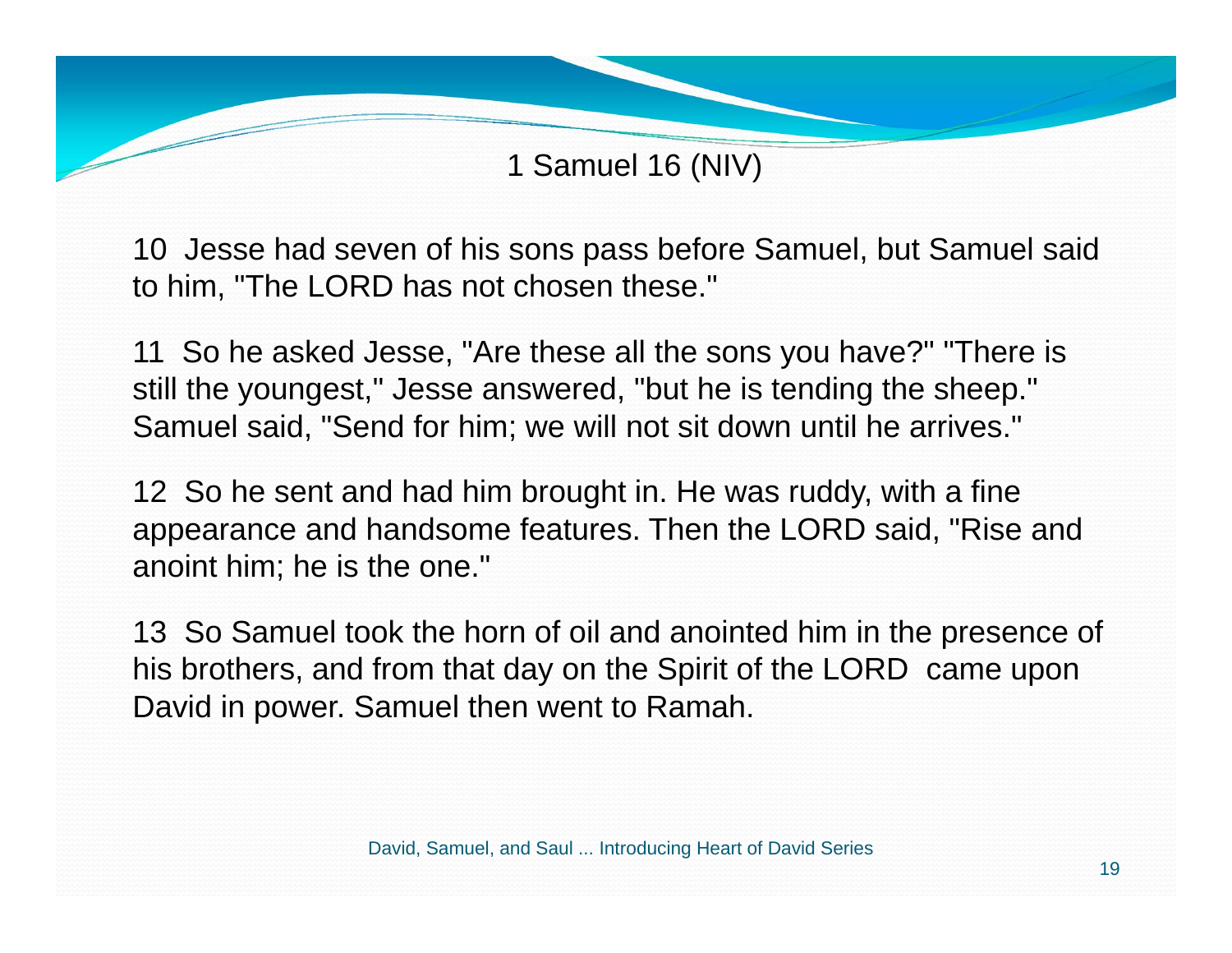## David Joins Saul's Service

- Saul was tormented by evil spirit
- Saul's attendant recommended David be brought in as harp player
	- Brave man and warrior
	- Speaks well and is a fine-looking man
	- The Lord is with him
- David joined Saul's service as harp player
- Saul made him armor bearer later
- 1 Samuel 16: 14–23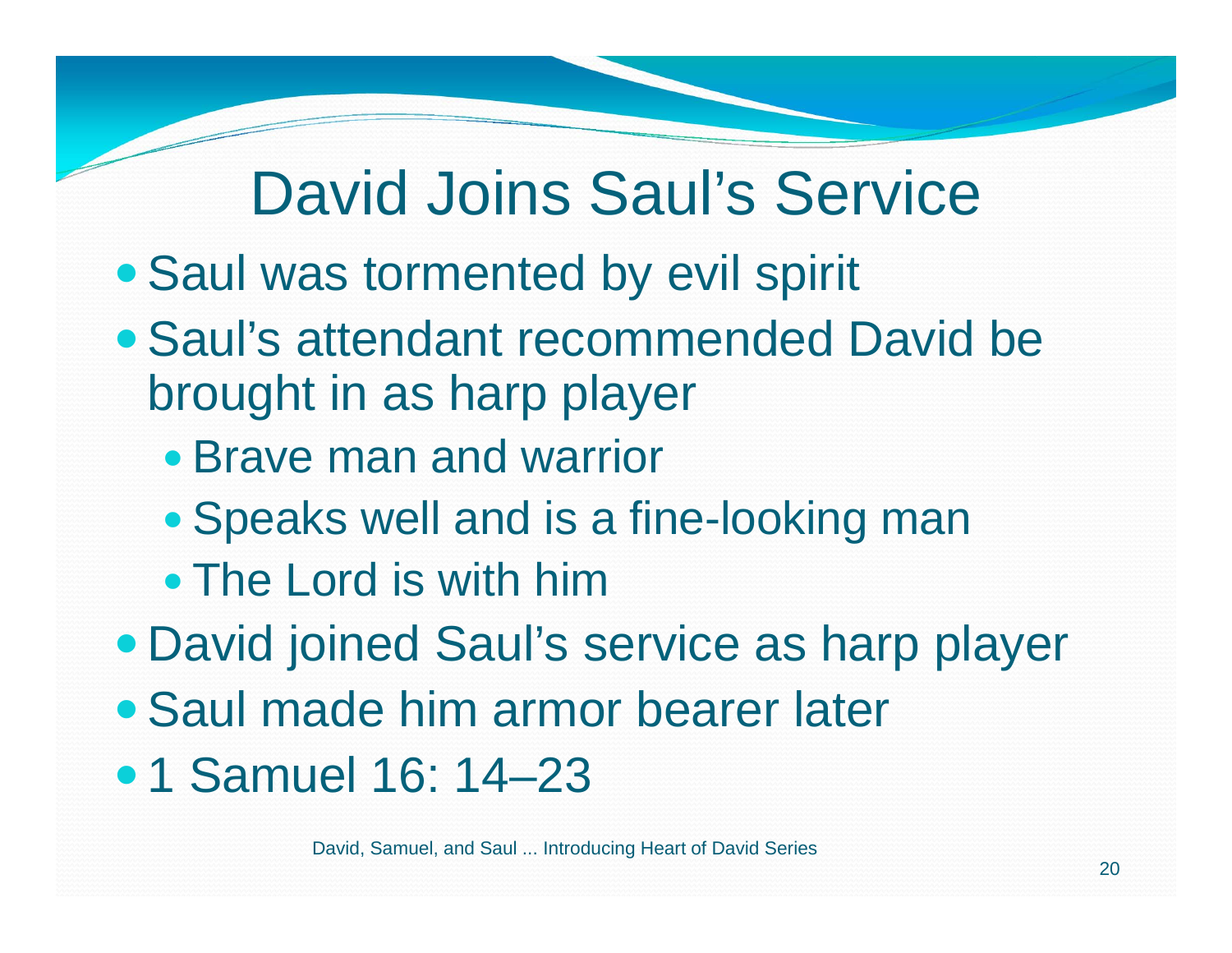14 Now the Spirit of the LORD had departed from Saul, and an evil spirit from the LORD tormented him.

15 Saul's attendants said to him, "See, an evil spirit from God is tormenting you.

16 Let our lord command his servants here to search for someone who can play the harp. He will play when the evil spirit from God comes upon you, and you will feel better."

17 So Saul said to his attendants, "Find someone who plays well and bring him to me."

18 One of the servants answered, "I have seen a son of Jesse of Bethlehem who knows how to play the harp. He is a brave man and a warrior. He speaks well and is a fine-looking man. And the LORD is with him."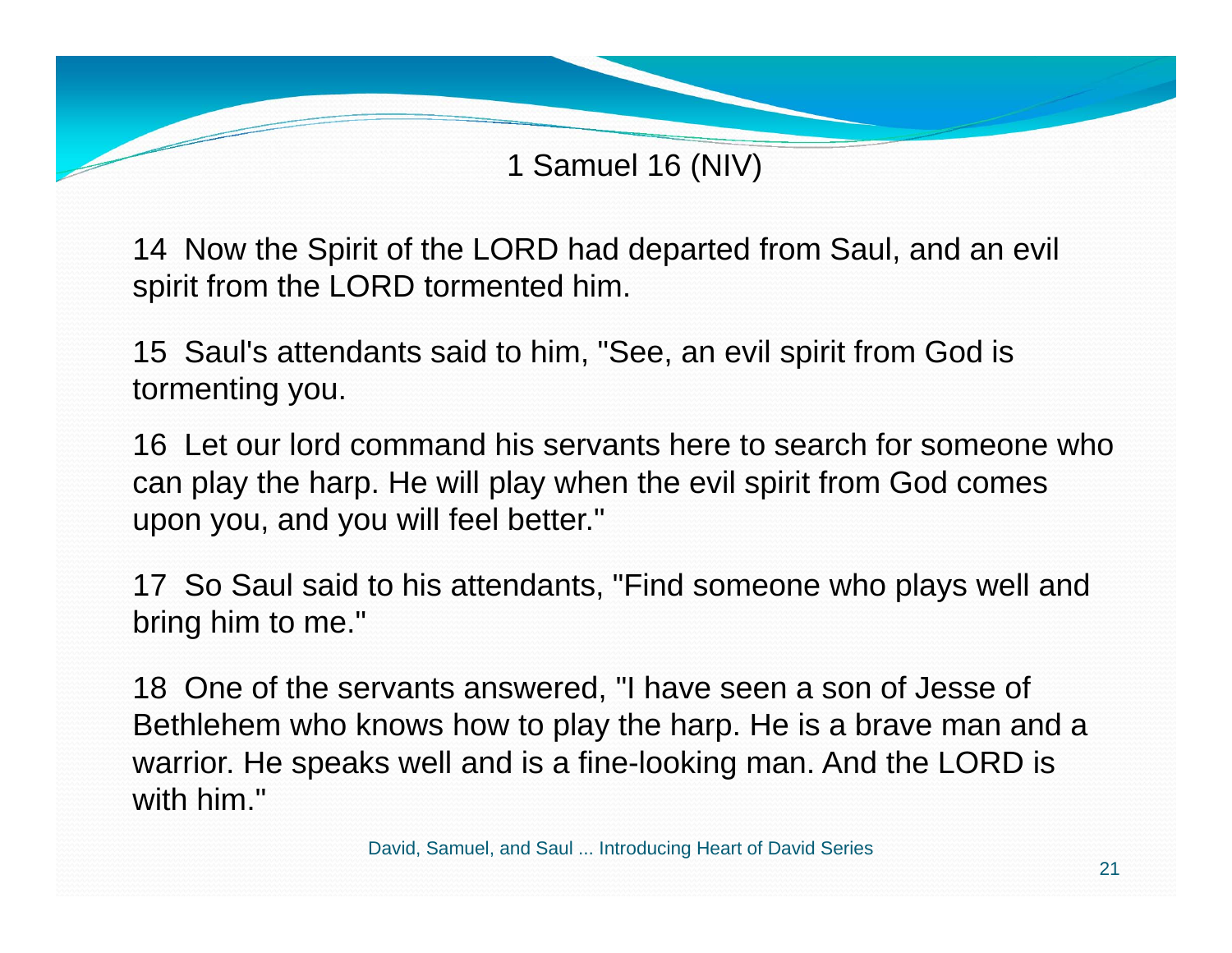19 Then Saul sent messengers to Jesse and said, "Send me your son David, who is with the sheep."

20 So Jesse took a donkey loaded with bread, a skin of wine and a young goat and sent them with his son David to Saul.

21 David came to Saul and entered his service. Saul liked him very much, and David became one of his armor-bearers.

22 Then Saul sent word to Jesse, saying, "Allow David to remain in my service, for I am pleased with him."

23 Whenever the spirit from God came upon Saul, David would take his harp and play. Then relief would come to Saul; he would feel better, and the evil spirit would leave him.